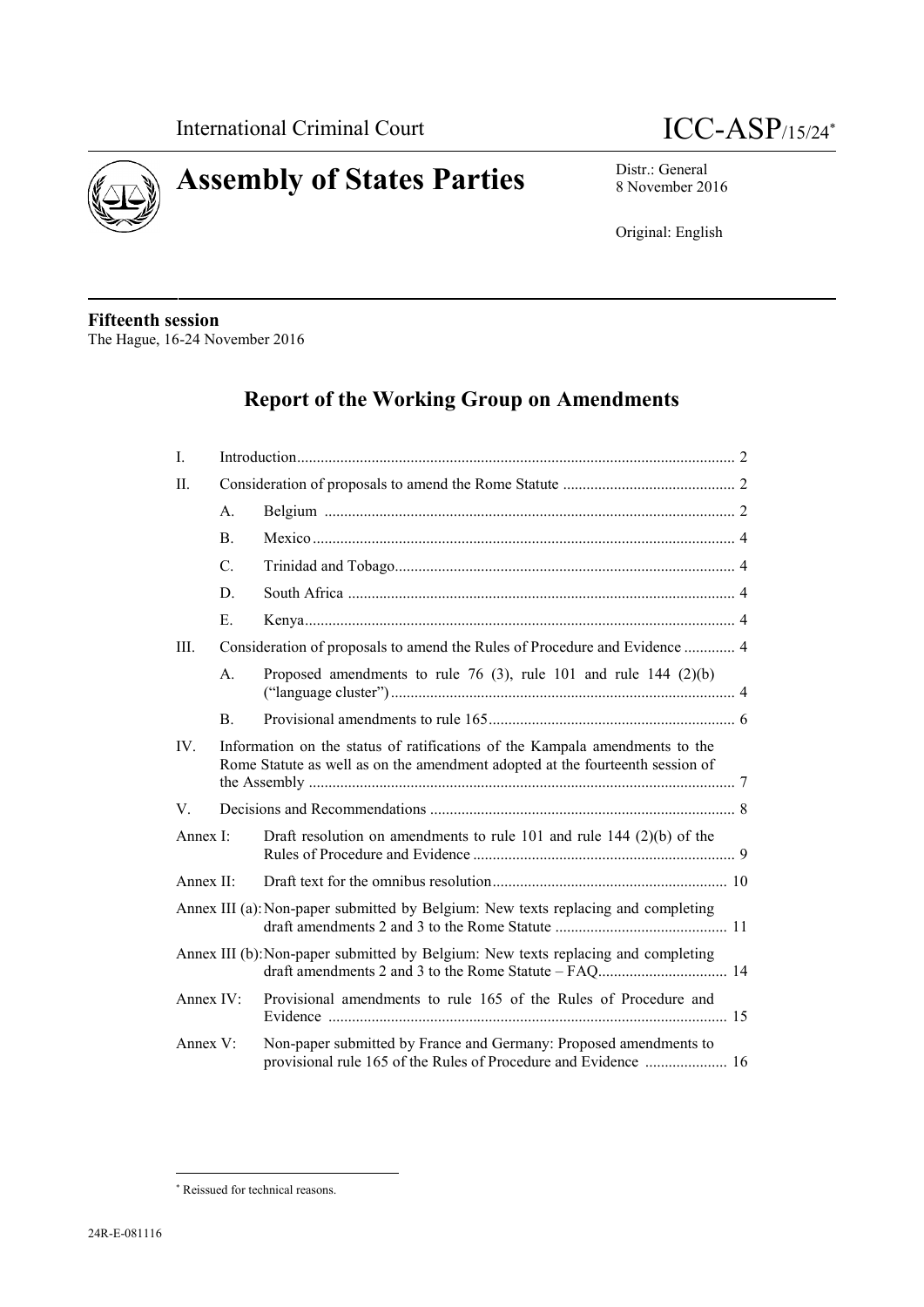# **I. Introduction**

1. The present report is submitted pursuant to the mandate given by the Assembly of State Parties ("the Assembly") to the Working Group on Amendments ("the Working Group"). The Working Group was established by Assembly resolution ICC-ASP/8/Res.6 for the purpose of considering amendments to the Rome Statute proposed in accordance with article 121, paragraph 1, of the Statute as well as any other possible amendments to the Rome Statute and to the Rules of Procedure and Evidence, with a view to identifying amendments to be adopted in accordance with the Rome Statute and the Rules of Procedure of the Assembly.

2. The Working Group's consideration of amendment proposals to the Rome Statute and to the Rules of Procedure and Evidence is governed by the Terms of Reference set out in Assembly resolution ICC-ASP/11/Res.8, annex II. The amendment procedure for the Rules of Procedure and Evidence is also governed by the "Roadmap on reviewing the criminal procedures of the International Criminal Court", the main purpose of which is to facilitate a structured dialogue between key stakeholders on proposed amendments to the Rules of Procedure and Evidence.<sup>1</sup> In endorsing the Roadmap by resolutions ICC-ASP/11/Res.8 and ICC-ASP/12/Res.8, the Assembly has reaffirmed the role of the Working Group in receiving and considering recommendations to the Assembly on proposals of amendments to the Rules of Procedure and Evidence.

3. At its fourteenth session, the Assembly invited the Working Group to continue its consideration of all amendment proposals in accordance with the Terms of Reference of the Working Group, and requested the Bureau to submit a report for the consideration of the Assembly at its fifteenth session.<sup>2</sup>

4. On 10 March 2016, the Bureau reappointed via silence procedure Ambassador May- Elin Stener (Norway) as Chairperson of the Working Group.<sup>3</sup>

5. The Working Group met on 10 February 2016 to commence its work. Cognizant of the importance of holding regular meetings, the Working Group agreed to meet approximately every six weeks. It held 8 intersessional meetings, on 10 February, 21 March, 3 May, 27 June, 28 September and 10, 21 and 28 October 2016.

# **II. Consideration of proposals to amend the Rome Statute**

6. The Working Group continued to have before it those amendment proposals previously referred to it by the Assembly at its eighth session, as well as those transmitted by the Depositary of the Rome Statute on 14 March 2014.<sup>4</sup>

7. As in the past, proponents were given the opportunity, at each meeting of the Working Group, to provide updates on their proposals. All delegations were invited to comment on the different proposals before the Working Group.

## **A. Belgium**

8. At the third meeting, on 3 May, Belgium introduced a non-paper containing new provisions complementing proposed amendments 2 and 3 relating to article 8 of the Rome Statute proposed by Belgium and co-sponsored by 13 delegations. Belgium also submitted

<sup>&</sup>lt;sup>1</sup> The Roadmap is contained in the Report of the Bureau on the Study Group on Governance to the eleventh session of the Assembly (ICC/ASP/11/31), annex I. The Revised Roadmap is contained in the Report of the Bureau on the Study Group on Governance to the twelfth session of the Assembly (ICC-ASP/12/37, annex I).

<sup>2</sup> *Official Records of the Assembly of States Parties to the Rome Statute of the International Criminal Court, Fourteenth session, The Hague, 18 - 26 November 2015 (*ICC-ASP/14/20), vol. I, part III, ICC-ASP/14/Res.4, annex I, paras. 16(a) and (b).

<sup>3</sup> Bureau of the Assembly of States Parties, 1st meeting, 1 April 2016, Agenda and decisions, annex I.

<sup>4</sup> These amendment proposals are contained in the report of the Working Group on Amendments to the thirteenth session of the Assembly (ICC-ASP/13/31). They are available on the website of the Assembly https://asp.icc cpi.int/en\_menus/asp/WGA/Pages/default.aspx and, having been notified to the Depositary, are also available at the United Nations Treaty Collection, https://treaties.un.org/Pages/ViewDetails.aspx?src=TREATY&mtdsg\_no=X VIII-10&chapter=18&clang=\_en.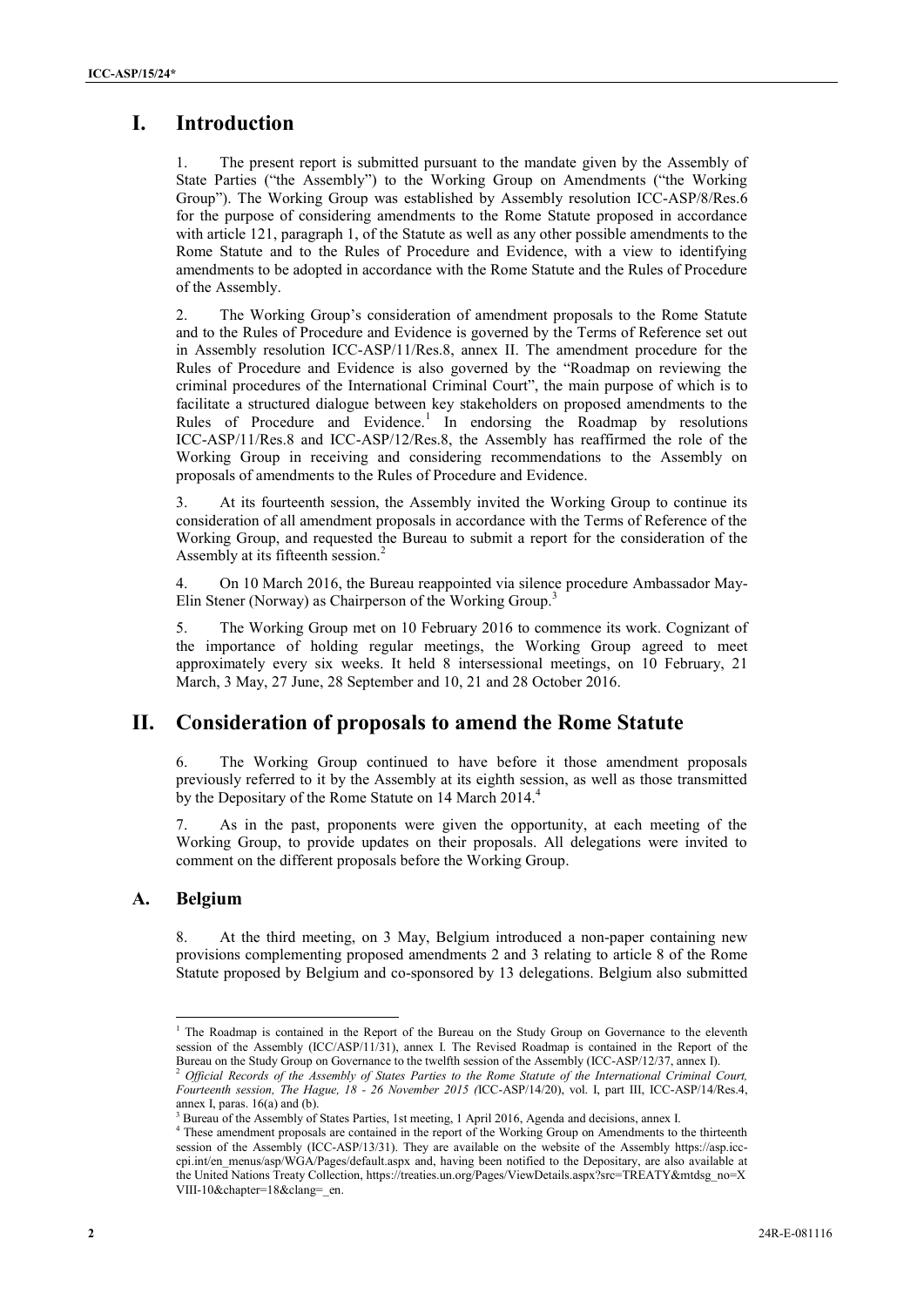a Frequently Asked Questions non-paper regarding the proposed amendments.<sup>5</sup> The nonpapers were further considered at the fourth and fifth meetings, on 27 June and 28 September.

9. Belgium indicated that the proposal consisted of two parts: amendments to article 8 aimed at the inclusion of provisions bringing the use of four particular types of weapons in both international and non-international armed conflicts within the jurisdiction of the Court; and proposed elements of crimes relating to said provisions. The proposal aimed at strengthening the international legal framework regarding war crimes. The hope was expressed that it would develop into a rolling text to reflect the state of the discussions in the Working Group, with the aim of making a recommendation to the Assembly in due course.

10. Presenting the revised proposal in more detail, Belgium pointed out that the text had been streamlined: rather than referring to relevant international conventions dealing with specific types of weapons, each proposed provision regarding the employment of such weapons defined the crimes directly, based on the provisions of said conventions.<sup>6</sup> In addition to being more in line with the pattern of other crimes under article 8, this would provide the Court with a degree of discretion, including in taking into account future technological developments. Emphasis was placed on the fact that the treaties in question had been widely ratified and continued to garner new parties. It was observed that the proposal was also of significance to States not parties to such conventions, as it was dealing with the specific issue of individual criminal responsibility related to the use of certain weapons and not with other elements that were addressed in these instruments.

11. It was stressed that the revised proposal made it more apparent that the prohibition of the use of the weapons in question applied in both international and non-international armed conflicts. Belgium also noted that the revised proposal did not contain any reference to the use of chemical weapons since the Kampala amendments to article 8 already brought such acts within the jurisdiction of the Court. In this respect, dwelling over any slight difference in scope between the original Belgian proposal and the current text of the Statute would be counterproductive; it was important not to preempt the Court from possibly addressing such crimes given that chemical weapons had been used in ongoing conflicts.

12. As regards the proposed elements of crimes, Belgium pointed out that paragraph 1 under each article was based on the relevant provisions of the international conventions relating to the respective categories of weapons. This was also the case for paragraph 2 of the elements of crimes relating to biological weapons and blinding laser weapons, which provided additional clarifications as to the circumstances in which their use constituted a crime. The last two paragraphs under each proposed provision for the elements of crimes were identical to those found in the current text of the Elements of Crimes concerning war crimes under the Statute, in the respective cases of international or non-international armed conflict.

13. Regarding the procedure for the activation of the Court's jurisdiction over the proposed crimes, Belgium referred to the provisions of article 121, paragraph 5, of the Rome Statute, stressing that the Court would not exercise such jurisdiction when a crime was committed by the nationals or on the territory of a State Party that had not ratified the amendments.

14. Most delegations stressed the fact that they were parties to the relevant conventions. While the proposal was well received, several delegations felt the need for further examination before reaching a final position. In this regard, some questions were addressed to Belgium, which the sponsor addressed at subsequent meetings of the Working Group. Following this exchange, a number of delegations expressed support for the proposal.

<sup>&</sup>lt;sup>5</sup> Both non-papers by Belgium (with the minor revisions introduced at subsequent meetings) are included in annex III of the present report.

<sup>6</sup> Respectively the Convention on the Prohibition of the Development, Production and Stockpiling of Bacteriological (Biological) and Toxin Weapons and on their Destruction; the Ottawa Convention on the Prohibition of the Use, Stockpiling, Production and Transfer of Anti-Personnel Mines and on their Destruction; Protocol I on Non-Detectable Fragments and Protocol IV on Blinding Laser Weapons to the Convention on Prohibitions or Restrictions on the Use of Certain Conventional Weapons Which May be Deemed to be Excessively Injurious or to Have Indiscriminate Effects.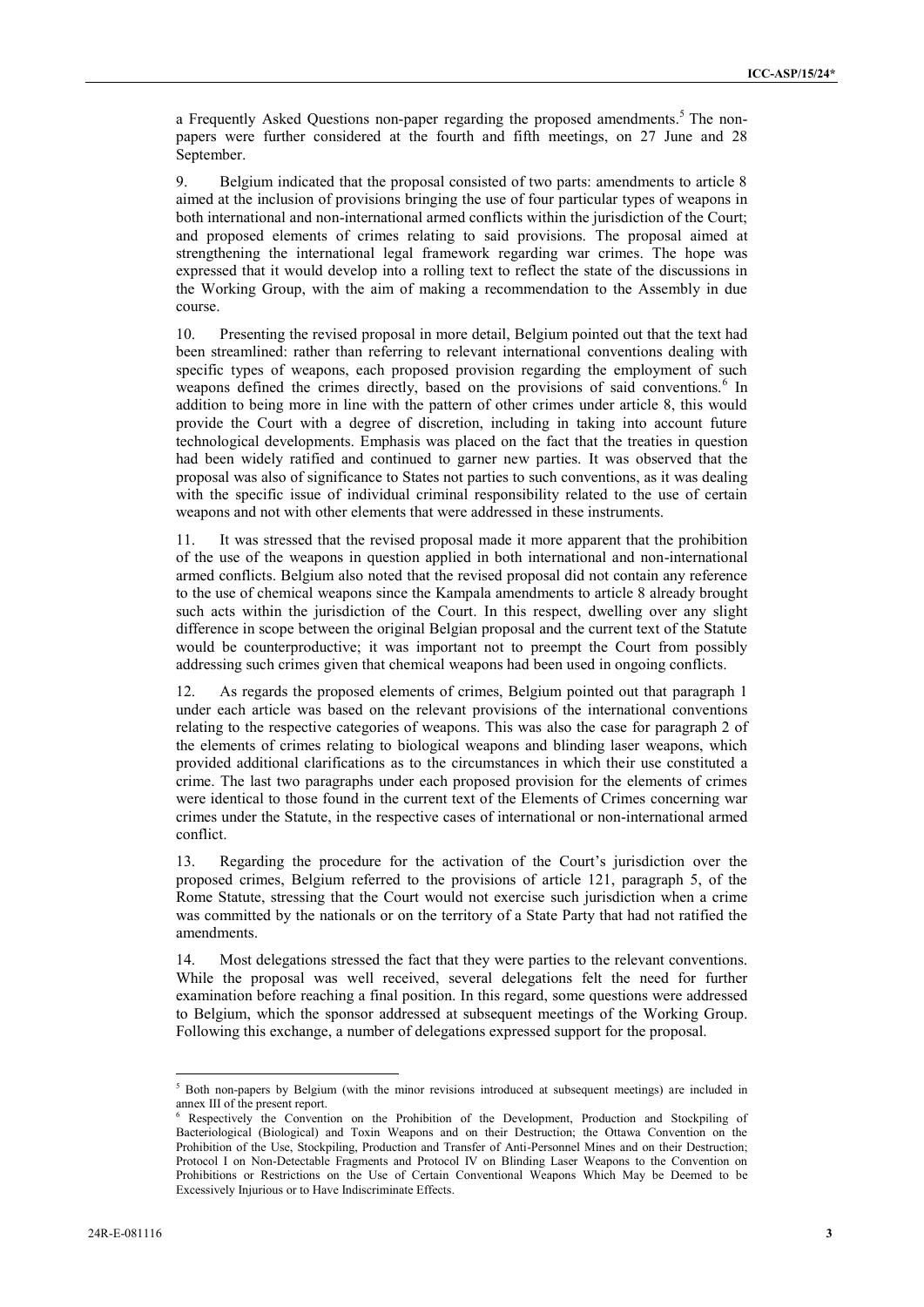15. The question was thus raised whether the crimes in question could be considered as crimes under customary international law. In reply, Belgium made reference to the ICRC Study on customary international humanitarian law in support of an affirmative answer, while acknowledging that States could have a different position on the matter. It further expressed the view that there was no requirement that all crimes in article 8 be crimes under customary international law, as was demonstrated by the inclusion in the Statute of the crimes of recruitment of children and of attacks against peacekeepers. Some delegations wondered why it was felt necessary to include the proposed crimes in article 8 itself rather than in an annex to the Statute as envisaged in article 8, paragraph 2 (b) (xx). The view was also expressed that that the proposed crimes could be subsumed into the current text of article 8. The point was further made that it was preferable to make a reference to relevant instruments, as these were often subject to amendments. Belgium reiterated in this connection that direct definitions were more in line with the text of article 8 and would allow the Court to take into account technological developments. Responding to a query on the status of the proposed elements of crimes, Belgium referred to article 9 of the Statute. It further clarified that it had not consulted the judges on the proposal, as it did not consider this to be appropriate at the current stage.

16. The Working Group agreed to consider the proposal in depth at its future meetings on the basis of the non-paper, which would develop into a rolling text reflecting the state of the discussions, with the aim of submitting a recommendation to the Assembly at its sixteenth session.

#### **B. Mexico**

17. At the second meeting, on 21 March, Mexico indicated that it would present an update on its proposal in due course.

#### **C. Trinidad and Tobago**

18. No further updates were provided by Trinidad and Tobago concerning its proposal during the intersessional period.

#### **D. South Africa**

19. No further updates were provided by South Africa concerning its proposal during the intersessional period.

#### **E. Kenya**

20. No further updates were provided by Kenya concerning its proposal during the intersessional period.

# **III. Consideration of proposals to amend the Rules of Procedure and Evidence**

## **A. Proposed amendments to rule 76 (3), rule 101 and rule 144 (2) (b) ("language cluster")**

21. The Working Group had before it proposed amendments to rule 76(3), rule 101 and rule 144(2)(b) of the Rules of Procedure and Evidence - the so-called "language cluster" – which had been referred to it by the Study Group on Governance in  $2014$ .<sup>7</sup> At the sixth meeting of 2015, the Chair of the Working Group had noted that, while there was strong support in favor of recommending to the Assembly the adoption of the language cluster amendments, a few delegations continued to have concerns. The Working Group had thus refrained from making a recommendation to the fourteenth session of the Assembly, but

<sup>7</sup> Report of the Bureau on the Study Group on Governance (ICC-ASP/13/28), annex I, appendix III.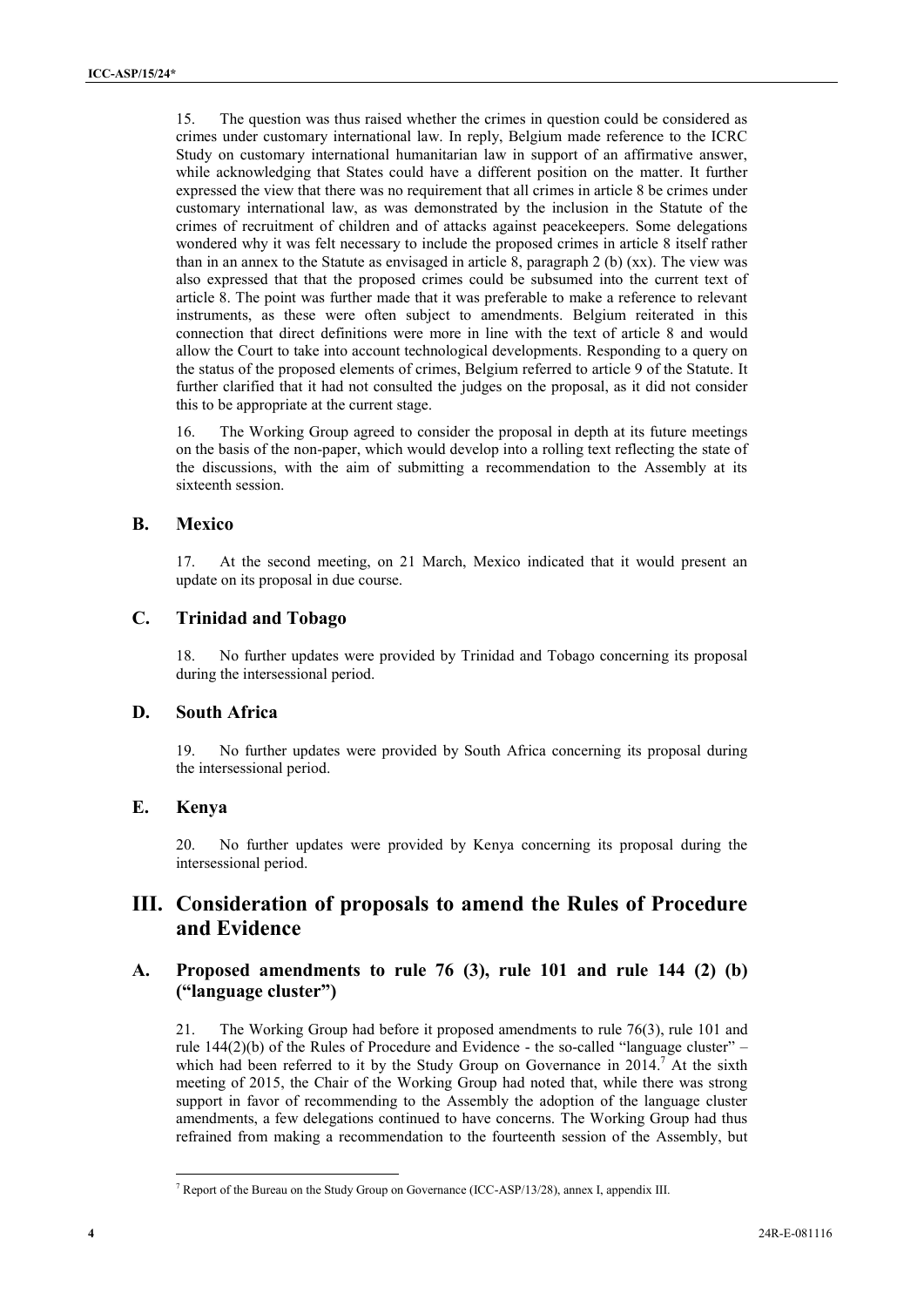had agreed that the matter remained a priority on its agenda and that it would continue to deliberate the issue with a view to responding to the questions raised by those delegations with outstanding concerns, including by seeking further advice from the Court, if necessary.<sup>8</sup>

22. At its second meeting, on 21 March 2016, the Working Group thus continued its consideration of the language cluster amendments. Many delegations expressed strong support for the proposed amendments, observing, in particular, that these would result in considerable savings in terms of cost and time. Reference was made to the arguments put forward by the Court in support of the proposals, including the absence of a written form of some languages and the considerable time required to train translators in the *Lubanga* case. It was also emphasized that the judges were mindful of the need to balance expeditiousness with fair trial standards.

23. A few delegations indicated that previous discussions had not alleviated their concerns regarding rule 76(3), including the possible negative impact on due process and on the rights of the accused, the shifting of the budgetary burden of translations to the defence and the fact that appeals on the grounds of the amendment in question could outweigh efficiency and effectiveness gains, rendering the amendment counterproductive. The Court was invited to provide a more detailed analysis of such purported benefits.

24. At the same meeting, the Working Group decided to continue the discussion on both the process for dealing with the proposed amendments and the substantive issues involved within an open-ended small group of interested delegations, coordinated by Mr. Andreas Motzfeldt Kravik (Norway). The coordinator reported regularly to the Working Group on these consultations.

25. Further to a request by some delegations that the Court indicate whether the rationale behind the proposal remained valid at the present time, the Chair invited Mr. Hirad Abtahi, Principal Legal Adviser to the Presidency of the Court, to the fourth meeting of the Working Group, held on 27 June. Mr. Abtahi recalled that the proposed amendments had been adopted by the Advisory Committee on Legal Texts, a widely representative body. He noted that they were based on the relevant practice of regional human rights courts and other international or regional organizations and bodies and that they were fully consistent, in the view of the Court, with the requirements of article 67 of the Rome Statute. Mr. Abtahi made reference to cases where full translations of witness statements had resulted in considerable delays in the proceedings, even amounting to three years. He also stressed the importance of avoiding legal uncertainty as to whether partial translations of judicial decisions were authorized. He called on States Parties to put their trust in the Court's judges and to allow them to make case-by-case determinations, taking into account considerations of fairness and expeditiousness. In this connection, he observed that undue delays had a negative impact on the fairness of proceedings.

26. In the ensuing discussion, there was strong support for the speedy adoption of the proposed amendments, which were considered to safeguard the rights of the accused. A few outstanding concerns regarding the proposal on rule 76(3) were reiterated.

27. The Chair observed that the proposed amendments to rules 101 and 144(2)(b) had garnered broad support in the Working Group. As regards the proposed amendment to rule 76(3), while there was strong support for its adoption, a few delegations continued to voice concerns and were therefore not ready to recommend such action.

28. At its seventh meeting, on 21 October, the Working Group considered the text of a draft resolution on the adoption by the Assembly of the proposed amendments to rule 101 and rule 144(2)(b) of the Rules of Procedure and Evidence. At the same meeting, it decided to refrain from making a recommendation to the Assembly at its forthcoming session regarding the proposed amendment to rule 76(3), but agreed that the issue would remain on its agenda.

<sup>8</sup> Report of the Working Group on Amendments, ICC-ASP/14/34, para. 30.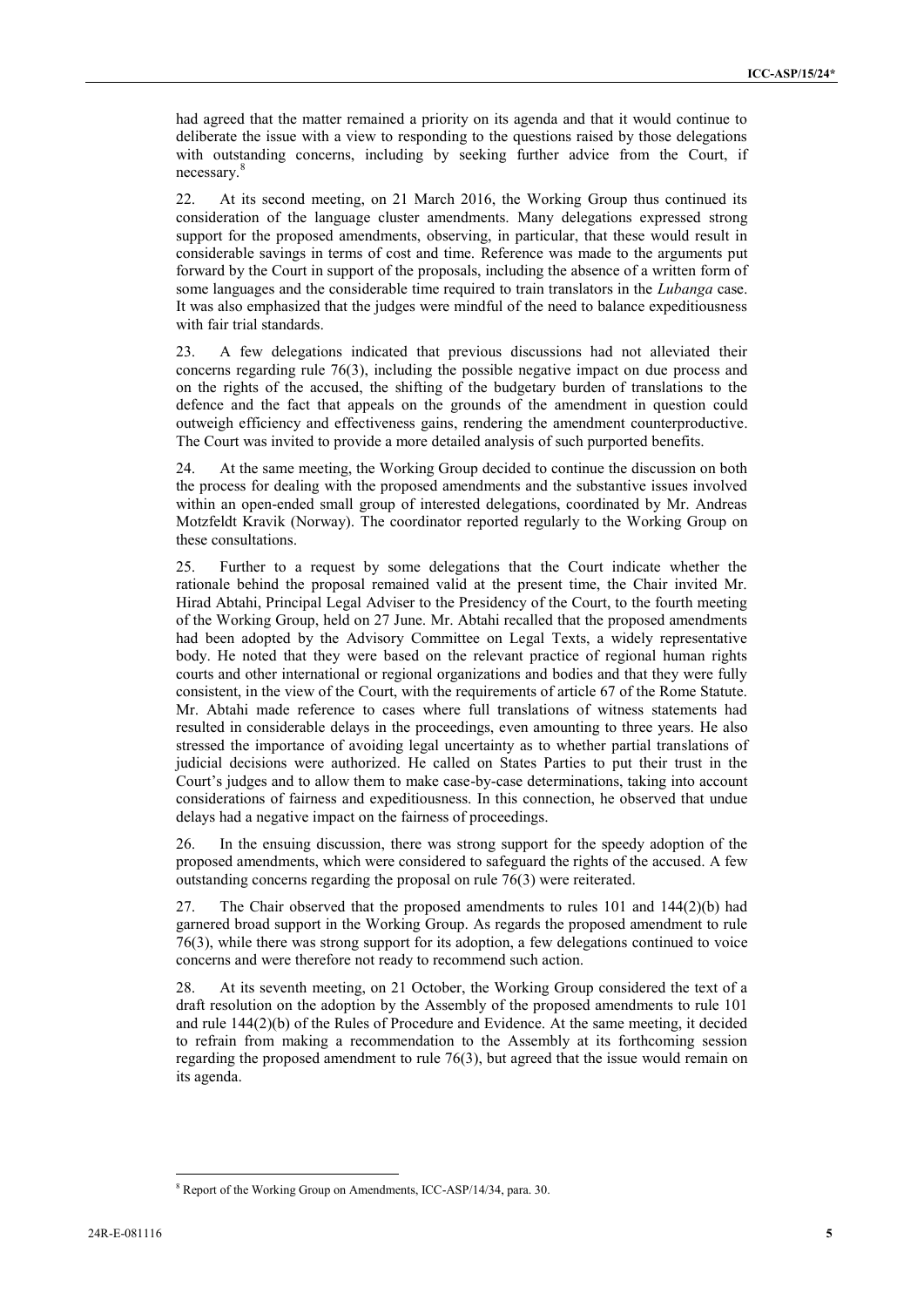## **B. Provisional amendments to rule 165**

29. At its fifth meeting, on 28 September 2016, the Working Group began its consideration of the provisional amendments to rule 165 adopted by the Court on 10 February 2016, which were referred to it by the Study Group on Governance.<sup>9</sup> The provisional amendments were further discussed at the sixth and seventh meetings, on 10 and 21 October.

30. The Study Group on Governance had considered the amendments in a series of informal consultations on 3 and 19 May and on 21 June without reaching a final view on the matter. While the majority of States Parties supported the adoption of the amended rule by the Assembly, one State had a significant objection to the amendments and one State had concerns that were still under consideration. The Study Group on Governance had therefore not been in a position to make a concrete recommendation to the Working Group and decided to refer to it the provisional amendments, together with the views expressed and the responses from the representative of the Presidency of the Court who had attended the consultations.<sup>10</sup>

31. The Chair of the Working Group invited the Principal Legal Adviser to the Presidency of the Court, Mr. Hirad Abtahi, to participate via video link in the sixth meeting, on 10 October, to provide further information and respond to issues raised by delegations. Mr. Abtahi observed that article 70 proceedings had proven to be very lengthy and to require the commitment of substantial judicial resources at a time when the Court was addressing a number of situations and dealing with a multitude of cases at various stages, including procedures that were confidential or under seal. Given the fact that the Court's primary function was to deal with crimes under article 5, while article 70 offences were ancillary in nature, the judges felt the need to address the disproportionate resource drain of the latter. Hence the elaboration of a proposal to amend the Rules of Procedure and Evidence, which had been discussed and adopted by the Advisory Committee on Legal Texts, an organ where all stakeholders to Court proceedings were represented. The judges had then decided to resort to the procedure under article 51, paragraph 3, since they had interpreted the term "urgent" as applying not only to a situation requiring an immediate response, but also to one that is anticipated in light of current circumstances and has to be addressed in advance.

32. Regarding the legality of the provisional amendments, Mr. Abtahi pointed out that the drafters of the Statute had clearly intended the regime applying to offences against the administration of justice to be different from that applying to the core crimes: as indicated in article 70, paragraph 2, the principles and procedures governing the Court's exercise of jurisdiction over these ancillary crimes were not included in the Statute itself; in accordance with article 70, paragraph 3, sanctions included fines and were limited to a 5-year term of imprisonment; and the Court had the power to request a State Party to submit the case to its authorities for prosecution under article 70, paragraph 4 (b). The Rules of Procedure and Evidence also established a separate regime for article 70 offences. As regards the composition of the three types of chambers in such cases, the provisional amendments were based on international practice and conformed to relevant human rights standards.

In response to a question about the provisional amendments' stipulation that article 76, paragraph 2, did not apply to offences against the administration of justice, Mr. Abtahi noted that it was based on the fact that the sanctions for article 70 offences were different from those for core crimes and observed that a chamber could always decide *proprio motu* to hold a sentencing hearing. Replying to a similar query regarding article 82, paragraph 1(d), of the Statute, he indicated that the aim was to expedite proceedings and that the Court, as many other judicial bodies, could deal with interlocutory appeals at the end of the process. As to the question of the legal status of the amendments in case the Assembly did not take a decision, Mr. Abtahi pointed out that the judges would be called upon to pronounce themselves on the matter if it arose.

<sup>9</sup> Report of the Study Group on Governance Cluster I in relation to the provisional amendments to the Rules of Procedure and Evidence (ICC-ASP/15/7), para. 18. The text of the provisional amendments is reproduced in annex IV of the present report.<br> $^{10}$  Ibid., paras. 17-18.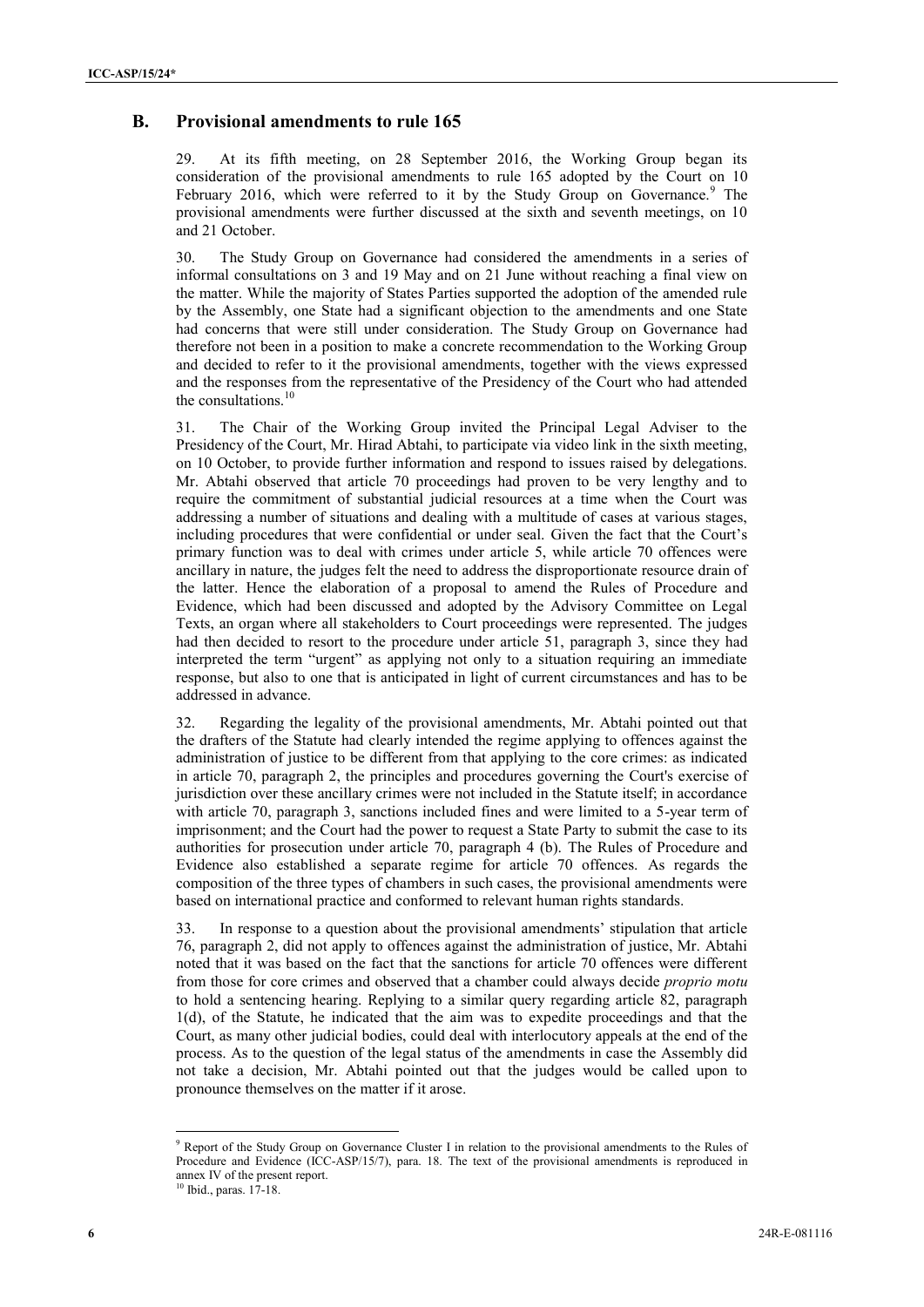34. In the course of the discussion in the Working Group, strong support was expressed for the provisional amendments, which were considered to be in conformity with the Statute and the Rules of Procedure and Evidence, and aimed at enhancing the Court's efficiency without affecting fair trial guarantees. The point was further made that the amendments were consistent with national and international practice, including as regards the number of judges composing the various chambers, the absence of an automatic right for a separate sentencing hearing or the consideration of interlocutory appeals and the end of the process. However, a few delegations questioned the conformity of the provisional amendments, or some elements thereof, with the Statute and fair trial standards. One delegation drew attention, in this connection, to a letter addressed by its Attorney General to the President of the Assembly.<sup>1</sup>

35. As to the procedure followed by the Court, there was strong support for the view that the criteria in article 51, paragraph 3, of the Statute had been met. It was observed in this connection that the provisional amendments had been adopted by a unanimous decision of the judges, who were the ultimate arbiters of the Statute's interpretation. But a few delegations expressed misgivings in this regard, irrespective of whether they supported the substance of the amendments. In this connection, reference was made to the importance of and the commitment to a structured dialogue between all stakeholders and to the Roadmap in matters related to amendments. It was suggested that the Court make efforts, whenever possible, to submit amendment proposals to States Parties before provisional adoption. One delegation stated that the legislative process had been hijacked.

36. At the seventh meeting, on 21 October, France and Germany jointly submitted a non-paper containing a proposal to amend the text of provisional rule 165. In introducing the proposal, the sponsors emphasized that they had noted the serious concerns expressed by some delegations as to whether the two criteria in article 51, paragraph 3, had been met when the provisional amendments to rule 165 were adopted. However, they felt that it was in the interest of the proper administration of justice to save human resources and to speed up proceedings under article 70 of the Statute. They therefore suggested to amend provisional rule 165 so as to allow Pre-Trial Chambers only to be composed of a single judge to carry out their functions, except as regards the confirmation of charges. The amendment proposal thus related to the title of the provisional rule and its paragraphs 2 and  $4^{12}$ 

37. At the same meeting, the Chair of the Working Group noted that, although a large majority of States Parties supported the adoption of the provisional amendments by the Assembly, there was no final view on the matter at that stage. The Working Group was therefore not in a position to make a concrete recommendation to the Assembly at that time. It agreed to reconvene during the fifteenth session of the Assembly to continue the discussion on the provisional amendments.

# **IV. Information on the status of ratifications of the Kampala amendments to the Rome Statute as well as on the amendment adopted at the fourteenth session of the Assembly**

38. The Working Group was kept regularly informed of any ratifications of the amendments to the Rome Statute adopted at the 2010 Review Conference or at the fourteenth session of the Assembly. Since the submission of its last report, Chile, El Salvador, Finland, Lithuania, the Netherlands and the former Yugoslav Republic of Macedonia had ratified the Kampala amendment relating to article 8 of the Rome Statute; Chile, El Salvador, Finland, Iceland, Lithuania, the Netherlands, the State of Palestine and the former Yugoslav Republic of Macedonia had ratified the Kampala amendments on the crime of aggression; and Finland, Norway and Slovakia had ratified the amendment to article 124 of the Rome Statute.

<sup>&</sup>lt;sup>11</sup> Ibid., annex III.  $12$  The non-paper is reproduced in annex V of the present report.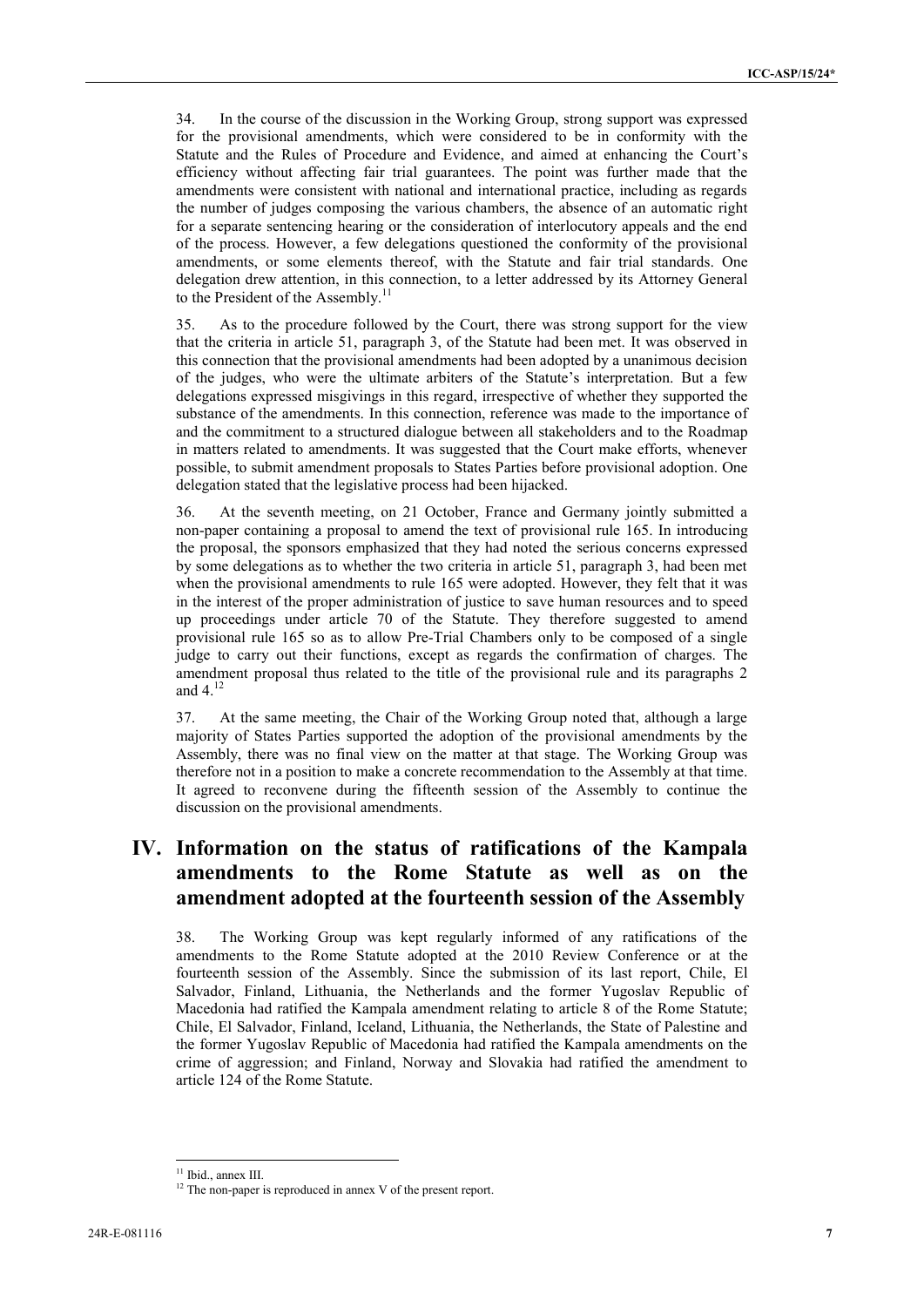39. As of 28 October 2016, the Kampala amendment to article 8 has been ratified by 32 States Parties, the Kampala amendments on the crime of aggression have been ratified by 32 States Parties and the amendment to article 124 has been ratified by three States Parties.

## **V. Decisions and Recommendations**

40. The Working Group recommends to the Assembly the adoption of a draft resolution on amending rule 101 and rule 144(2)(b) of the Rules of Procedure and Evidence (annex I).

41. The Working Group agrees to reconvene during the fifteenth session of the Assembly to continue the discussion on the provisional amendments to rule 165 of the Rules of Procedure and Evidence .

42. The Working Group recommends that regular meetings be held throughout 2017, including, if necessary, in expert meetings format.

43. The Working Group concludes its intersessional work by recommending to the Assembly the inclusion in the omnibus resolution of three paragraphs (annex II).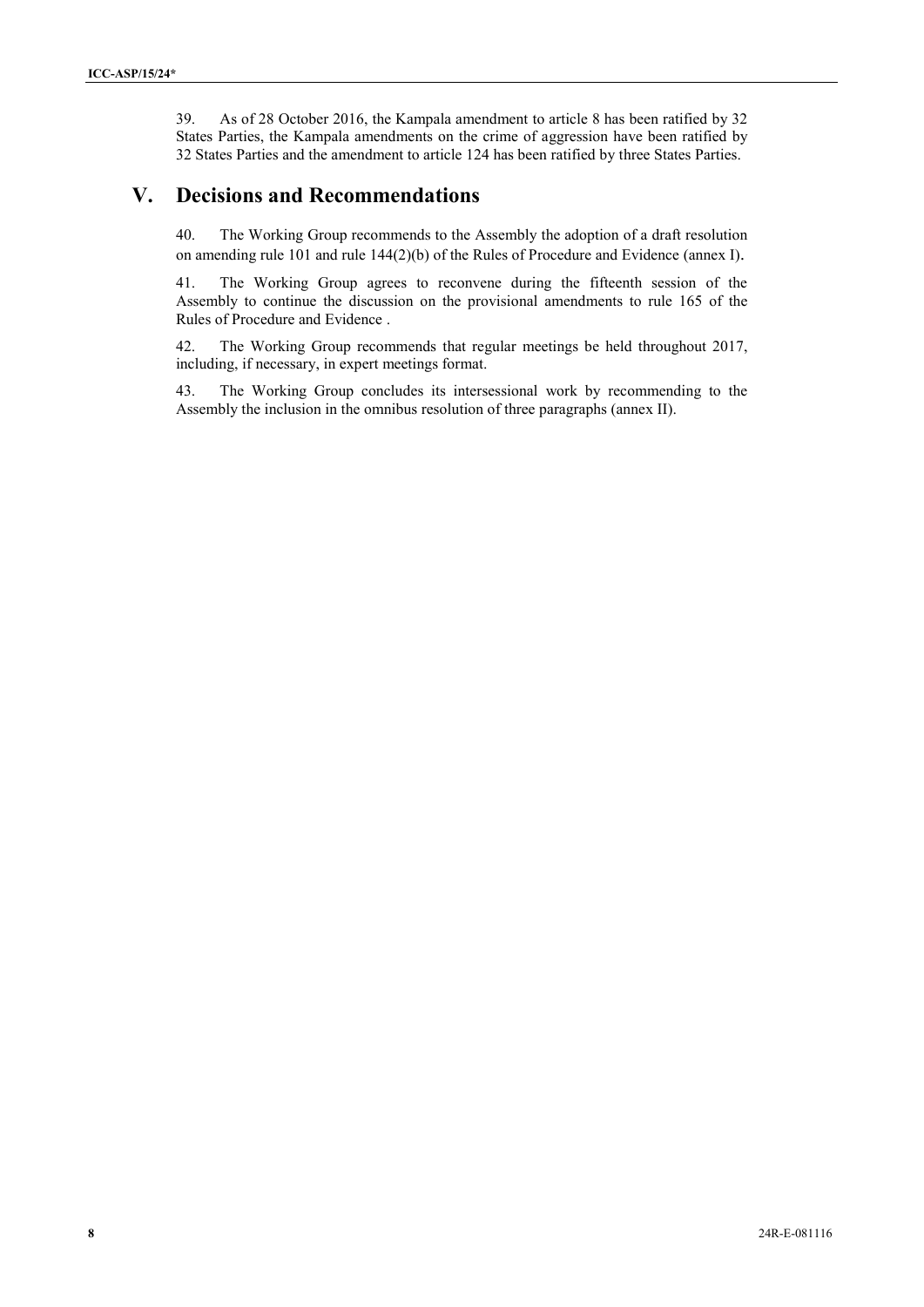## **Annex I**

# **Draft resolution on amendments to rule 101 and rule 144 (2)(b) of the Rules of Procedure and Evidence**

#### *The Assembly of States Parties,*

*Recalling* the need to conduct a structured dialogue between States Parties and the Court with a view to strengthening the institutional framework of the Rome Statute system and enhancing the efficiency and effectiveness of the Court while fully preserving its judicial independence, and *inviting* the organs of the Court to continue to engaging in such a dialogue with States Parties,

*Recognizing* that enhancing the efficiency and effectiveness of the Court is of a common interest both for the Assembly of States Parties and the Court,

*Recalling* operative paragraphs 1 and 2 of resolution ICC-ASP/9/Res.2 and article 51 of the Rome Statute,

*Commending*, in this regard, the judges of the Court, acting by absolute majority, pursuant to article 51, paragraph 2 (b), of the Rome Statute, and upon recommendation of the Advisory Committee on Legal Texts, for their initiative to amend the Rules of Procedure and Evidence,

*Noting* the reports of the Working Group on Amendments and the report of the Bureau on the Study Group on Governance,

*Taking note with appreciation* of the subsequent consultations undertaken by States Parties within the Study Group on Governance and the Working Group on Amendments,

*Recognizing* that each proposal to amend the Rules of Procedure and Evidence needs to be examined on its own merits, in conformity with the Rome Statute, and with appropriate time allocated to its analysis,

*Recalling* article 51, paragraph 5, of the Rome Statute, according to which in the event of conflict between the Statute and the Rules of Procedure and Evidence, the Statute shall prevail,

*Bearing in mind* the need to fully respect the rights accorded to the accused and to victims in the Rome Statute at all stages of proceedings before the Court,

1. *Decides* that the following paragraph be inserted after rule 101, paragraph 2, of the Rules of Procedure and Evidence:

"3. The Court may order in relation to certain decisions, such as those referred to in rule 144, that they are considered notified on the day of their translation, or parts thereof, as are necessary to meet the requirements of fairness, and, accordingly, any time limits shall begin to run from this date."

2. *Also decides* that the following shall replace rule 144, paragraph 2 (b), of the Rules of Procedure and Evidence:

"(b) The accused, in a language he or she fully understands or speaks, in whole or to the extent necessary to meet the requirements of fairness under article 67, paragraph 1 (f)."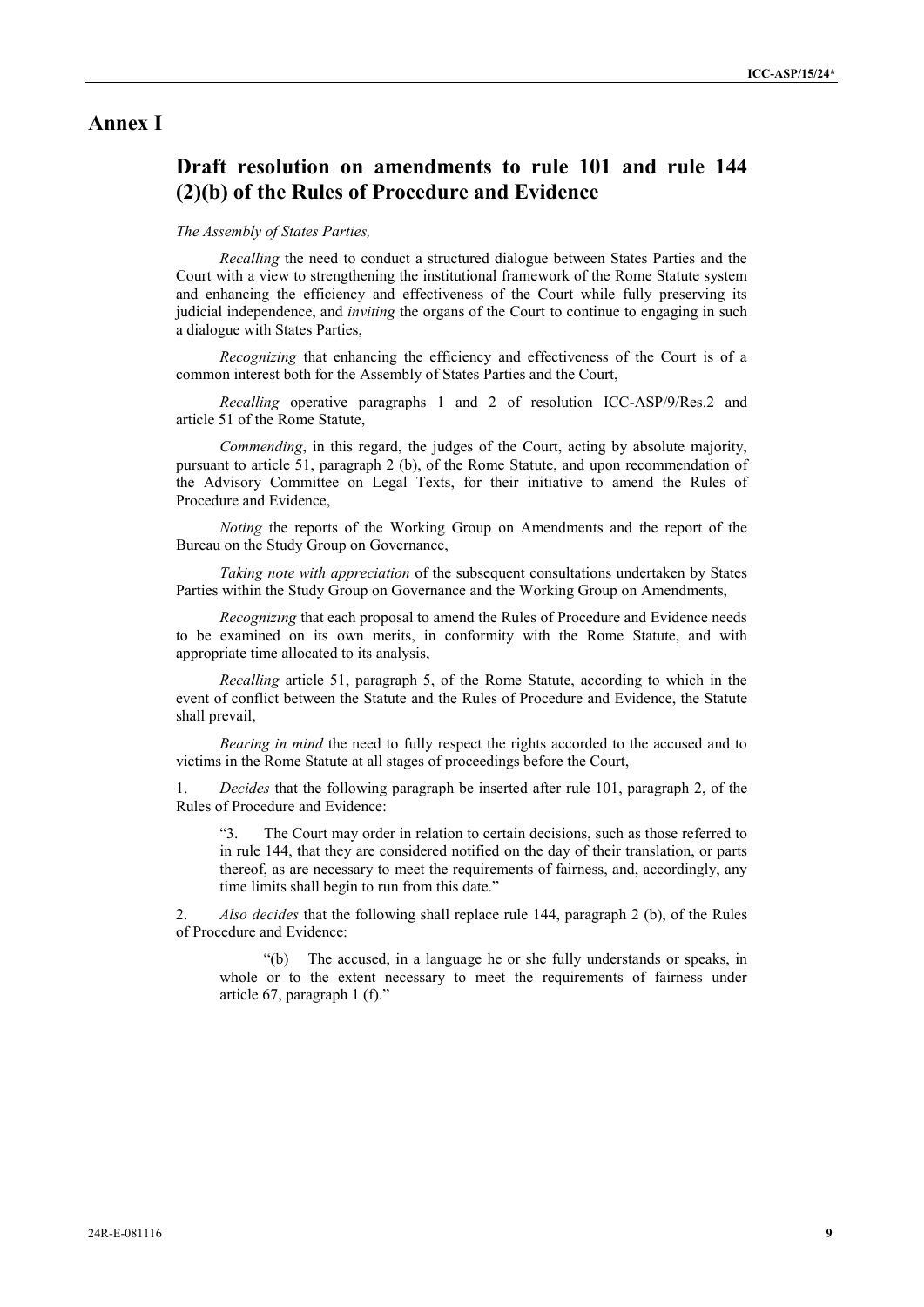## **Annex II**

# **Draft text for the omnibus resolution**

1. Paragraph 107 of the 2015 omnibus resolution (ICC-ASP/14/Res.4) is replaced by the following:<br>"*Welcomes* the report of the Working Group on Amendments."

2. Paragraph 16 of annex I (mandates) of the 2015 omnibus resolution (ICC-ASP/14/Res.4) is replaced by the following:

"(a) *invites* the Working Group to continue its consideration of all amendment proposals, in accordance with the Terms of Reference of the Working Group, and

(b) *requests* the Working Group to submit a report for the consideration of the Assembly at its sixteenth session;"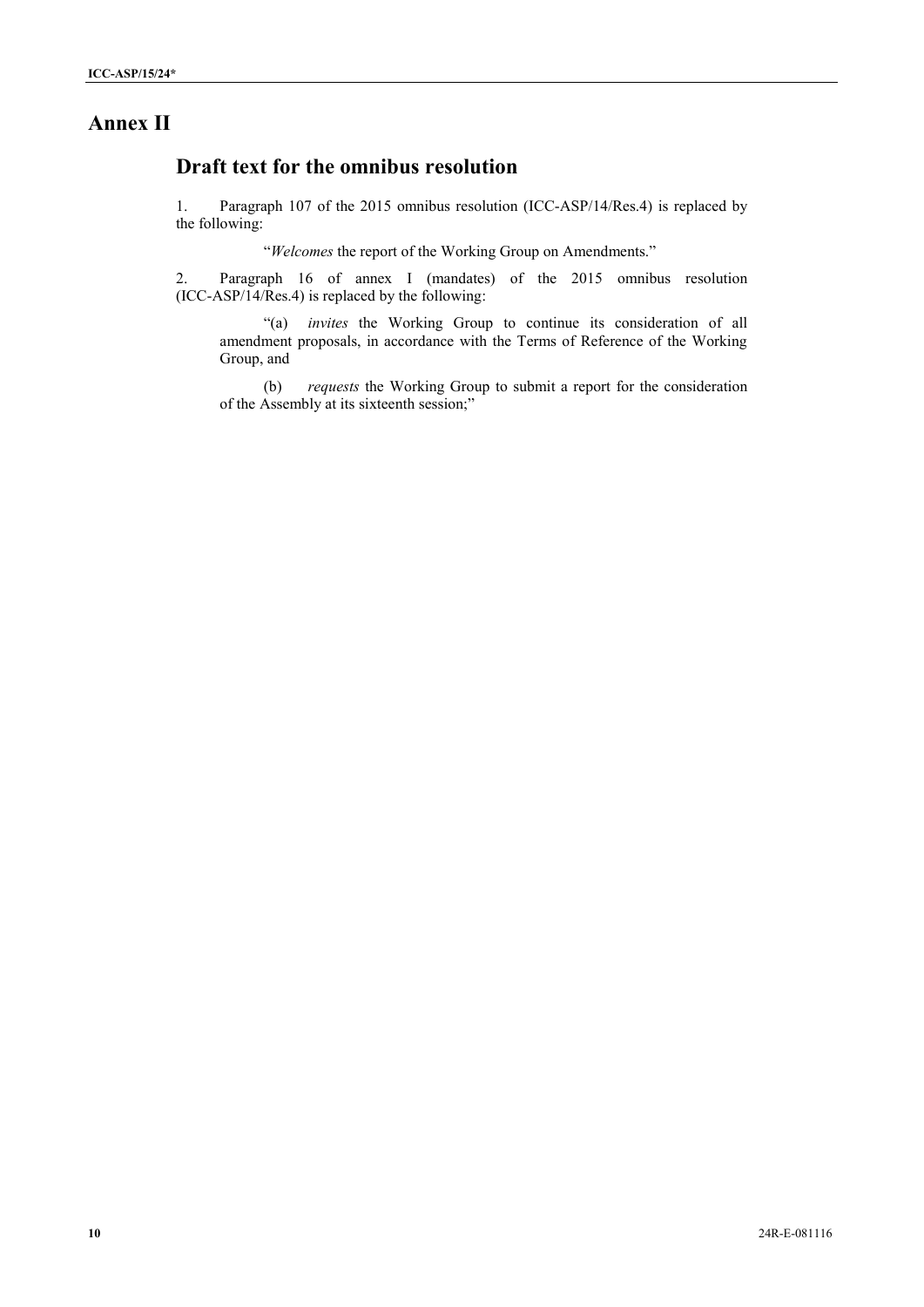## **Annex III (a)**

# **Non-paper submitted by Belgium: New texts replacing and completing draft amendments 2 and 3 to the Rome Statute**

1. This text replaces draft amendments 2 and 3 to the Rome Statute tabled by a number of States Parties and is completed by draft elements of the crimes.

## **A. Amendments to article 8 of the Rome Statute**

2. To be inserted as article 8-2-b)xxvii) and article 8-2-e)xvi)

"Employing weapons, including their equipment or means of delivery, which use microbial or other biological agents, or toxins, whatever their origin or method of production,"

3. To be inserted as article 8-2-b)xxviii) and article 8-2-e)xvii)

"Employing anti-personnel mines."

4. To be inserted as article 8-2-b)xxix) and article 8-2-e)xviii)

"Employing weapons the primary effect of which is to injure by fragments which in the human body escape detection by X-rays."

5. To be inserted as article  $8-2-b$ )xxx) and article  $8-2-e$ )xix)

"Employing laser weapons specifically designed, as their sole combat function or as one of their combat functions, to cause permanent blindness to unenhanced vision, that is to the naked eye or to the eye with corrective eyesight devices."

## **B. Elements of crime**

### **1. International armed conflicts**

6. New article 8-2-b)xxvii)

"1. The perpetrator employed weapons, equipment or means of delivery designed to use microbial or other biological agents, or toxins.

The microbial or other biological agents, or toxins whatever their origin or method of production, were of types and in quantities that have no justification for prophylactic, protective or other peaceful purposes.

3. The conduct took place in the context of and was associated with an international armed conflict.

4. The perpetrator was aware of the factual circumstances that established the existence of an armed conflict'

7. New article 8-2-b)xxviii)

"1. The perpetrator employed mines<sup>1</sup> designed to be exploded by the presence, proximity or contact of a person and that will incapacitate, injure or kill one or more persons.<sup>2</sup>

2. The conduct took place in the context of and was associated with an international armed conflict.

<sup>&</sup>lt;sup>1</sup> The term "mines" means "a munition designed to be placed under, on or near the ground or other surface area" and to be exploded by the presence, proximity or contact of a person or a vehicle.

<sup>&</sup>lt;sup>2</sup> It is understood that this element does not encompass the use of mines designed to be detonated by the presence, proximity or contact of a vehicle as opposed to a person, that are equipped with anti-handling devices. Those mines are not considered anti-personnel mines as a result of being so equipped.

The terms "anti-handling devices" mean "a device intended to protect a mine and which is part of, linked to, attached to or placed under the mine and which activates when an attempt is made to tamper with or otherwise intentionally disturb the mine".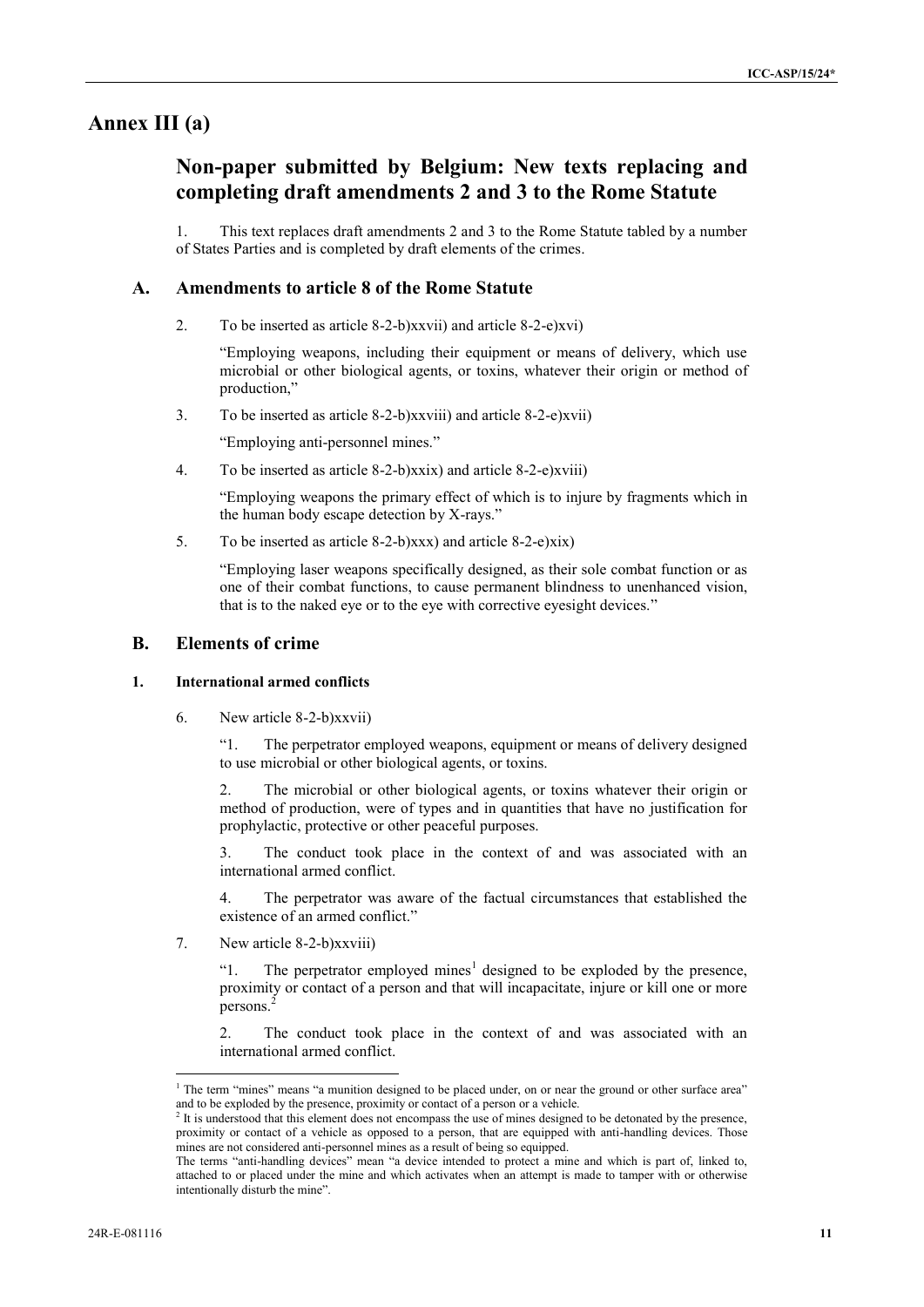3. The perpetrator was aware of the factual circumstances that established the existence of an armed conflict."

8. New article 8-2-b)xxix) and article 8-2-e)xviii)

"1. The perpetrator employed weapons the primary effect of which is to injure by fragments which in the human body escape detection by X-rays.

2. The conduct took place in the context of and was associated with an international armed conflict.

3. The perpetrator was aware of the factual circumstances that established the existence of an armed conflict."

9. New article 8-2-b)xxx) and article 8-2-e)xix)

"1. The perpetrator employed laser weapons specifically designed, as their sole combat function or as one of their combat functions, to cause permanent blindness<sup>3</sup> to unenhanced vision, that is to the naked eye or to the eye with corrective eyesight devices.

2. The blinding is not an incidental or collateral effect of the legitimate military employment of laser systems, including laser systems used against optical equipment.

3. The conduct took place in the context of and was associated with an international armed conflict.

4. The perpetrator was aware of the factual circumstances that established the existence of an armed conflict."

#### **2. Armed conflict not of an international character**

10. New article 8-2-e)xvi)

"1. The perpetrator employed weapons, equipment or means of delivery designed to use microbial or other biological agents, or toxins.

2. The microbial or other biological agents, or toxins whatever their origin or method of production, were of types and in quantities that have no justification for prophylactic, protective or other peaceful purposes.

3. The conduct took place in the context of and was associated with an armed conflict not of an international character.

4. The perpetrator was aware of the factual circumstances that established the existence of an armed conflict."

11. New article 8-2-e)xvii)

"1. The perpetrator employed mines $4$  designed to be exploded by the presence, proximity or contact of a person and that will incapacitate, injure or kill one or more persons.

2. The conduct took place in the context of and was associated with an armed conflict not of an international character.

3. The perpetrator was aware of the factual circumstances that established the existence of an armed conflict."

<sup>&</sup>lt;sup>3</sup> The terms "permanent blindness" mean "irreversible and uncorrectable loss of vision which is seriously disabling with no prospect of recovery".

The term "mines" means "a munition designed to be placed under, on or near the ground or other surface area" and to be exploded by the presence, proximity or contact of a person or a vehicle.

<sup>&</sup>lt;sup>5</sup> It is understood that this element does not encompass the use of mines designed to be detonated by the presence, proximity or contact of a vehicle as opposed to a person, that are equipped with anti-handling devices. Those mines are not considered anti-personnel mines as a result of being so equipped.

The terms "anti-handling devices" mean "a device intended to protect a mine and which is part of, linked to, attached to or placed under the mine and which activates when an attempt is made to tamper with or otherwise intentionally disturb the mine".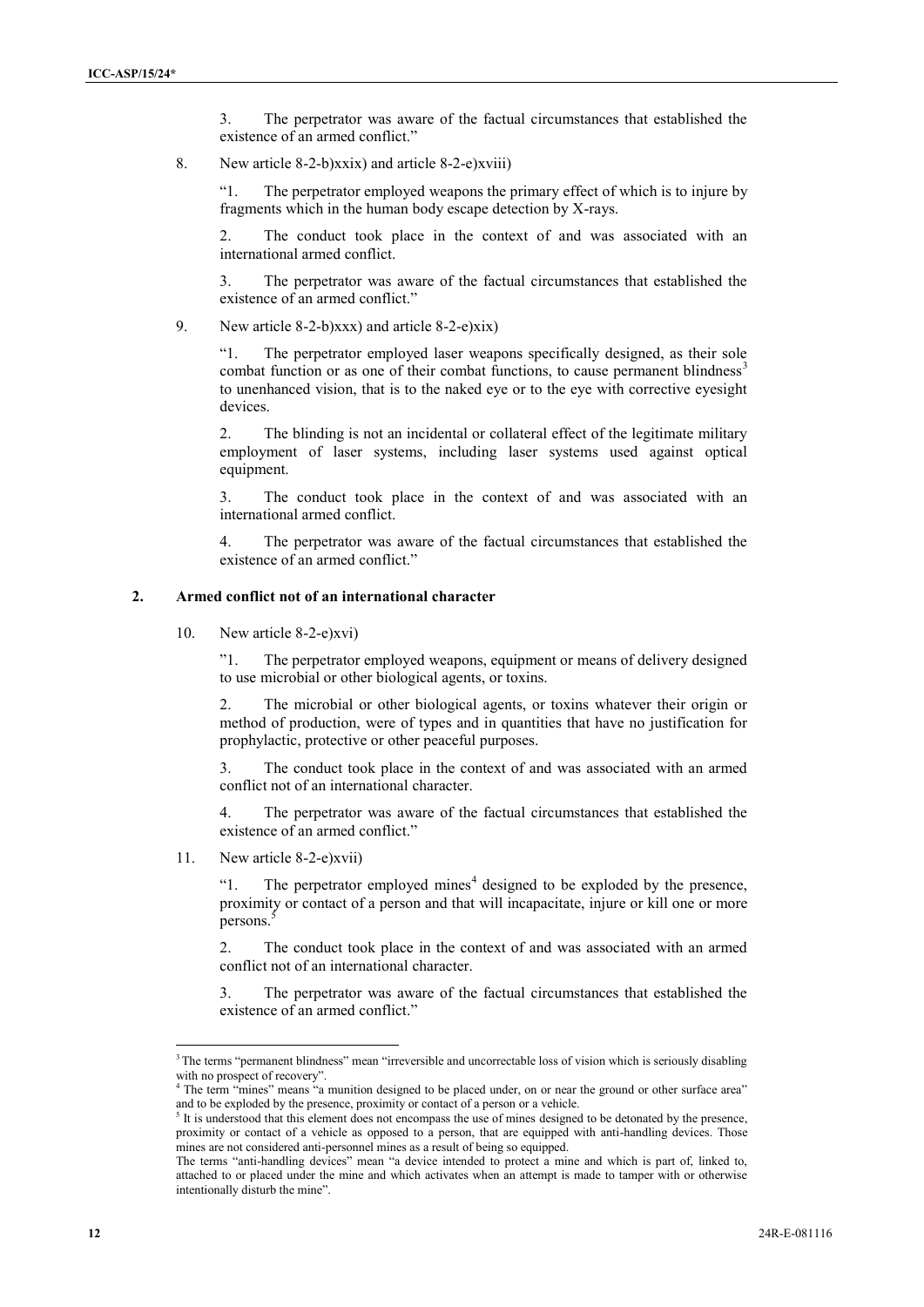#### 12. New article 8-2-e)xviii)

"1. The perpetrator employed weapons the primary effect of which is to injure by fragments which in the human body escape detection by X-rays.

2. The conduct took place in the context of and was associated with an armed conflict not of an international character.

3. The perpetrator was aware of the factual circumstances that established the existence of an armed conflict."

13. New article 8-2-e)xix)

"1. The perpetrator employed laser weapons specifically designed, as their sole combat function or as one of their combat functions, to cause permanent blindness<sup>6</sup> to unenhanced vision, that is to the naked eye or to the eye with corrective eyesight devices.

2. The blinding is not an incidental or collateral effect of the legitimate military employment of laser systems, including laser systems used against optical equipment.

3. The conduct took place in the context of and was associated with an armed conflict not of an international character.

4. The perpetrator was aware of the factual circumstances that established the existence of an armed conflict."

<sup>6</sup> The terms "permanent blindness" mean "irreversible and uncorrectable loss of vision which is seriously disabling with no prospect of recovery".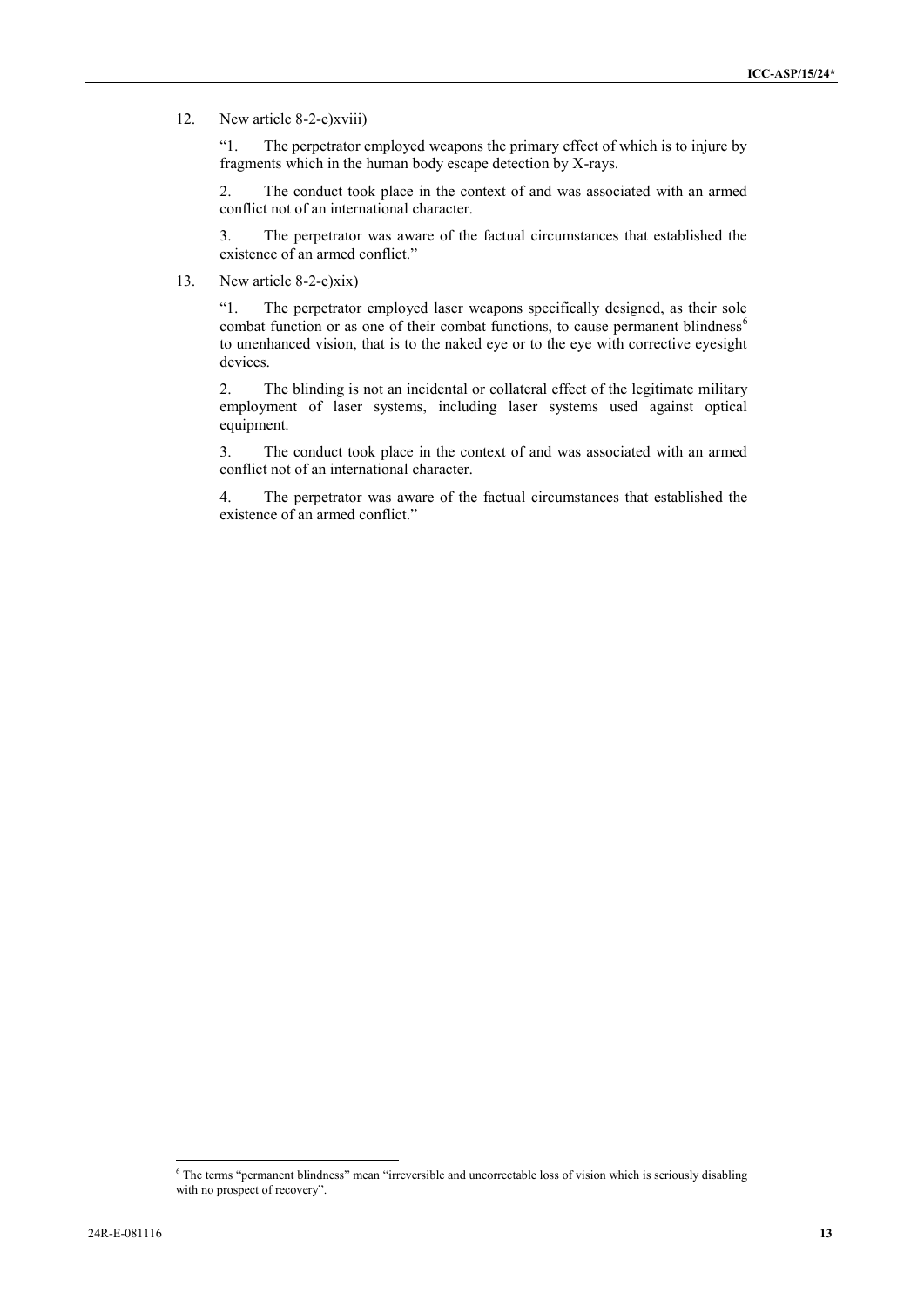## **Annex III (b)**

# **Non-paper submitted by Belgium: New texts replacing and completing draft amendments 2 and 3 to the Rome Statute – FAQ**

### **A. General drafting comments**

1. The new text replacing the draft amendments 2 and 3 to the Rome Statute tabled by a number of States Parties is drafted on the basis of existing Rome Statute article 8 war crimes. The original text proposed to add crimes to the Court jurisdiction by a merely referencing to existing treaties. The new text defines the crimes explicitly, based on existing rules of international law.

#### **B. Why precisely these crimes?**

2. The war crimes to be included within the Court jurisdiction are those enjoying a broad recognition based on existing rules of international law.

#### **C. Where do the definitions come from?**

3. The definition of:

(a) The war crime of employing bacteriological weapons (new article 8-2 b)xxvii) and article 8-2-e)xvi)) comes from the Convention on the Prohibition of the Development, Production and Stockpiling of Bacteriological (Biological) and Toxins Weapons and on their Destruction (10 April 1972).<sup>1</sup>

(b) The war crime of employing anti-personnel landmines (new article 8-2 b)xxviii) and article 8-2-e)xvii)) comes from the Convention on the Prohibition of the Use, Stockpiling, Production and Transfer of Anti-Personnel Mines and on their Destruction (18 September 1997). $<sup>2</sup>$ </sup>

The war crime of employing weapons the primary effect of which is to injure by fragments which in the human body escape detection by X-rays (new article 8-2-b)xxix) and article 8-2-e)xviii) comes from the Protocol on Non-Detectable Fragments (Protocol I to the 1980 Convention on Prohibitions or Restrictions on the Use of Certain Conventional Weapons Which May be Deemed to be Excessively Injurious or to Have Indiscriminate Effects, 10 October 1980). $3$ 

(d) The war crime of employing laser weapons (new article 8-2-b)xxx) and article 8-2-e)xix)) comes from the Protocol on Blinding Laser Weapons (Protocol IV to the 1980 Convention on Prohibitions or Restrictions on the Use of Certain Conventional Weapons Which May be Deemed to be Excessively Injurious or to Have Indiscriminate Effects, 13 October 1995).<sup>4</sup>

4. The definitions of the elements of the crimes come from the same texts.

 $1$  173 States Parties,  $6<sup>th</sup>$  of April 2016.

 $2$  162 States Parties,  $6<sup>th</sup>$  of April 2016.

<sup>&</sup>lt;sup>3</sup> 116 States Parties.  $6<sup>th</sup>$  of April 2016.<br><sup>4</sup> 106 States Parties.  $6<sup>th</sup>$  of April 2016.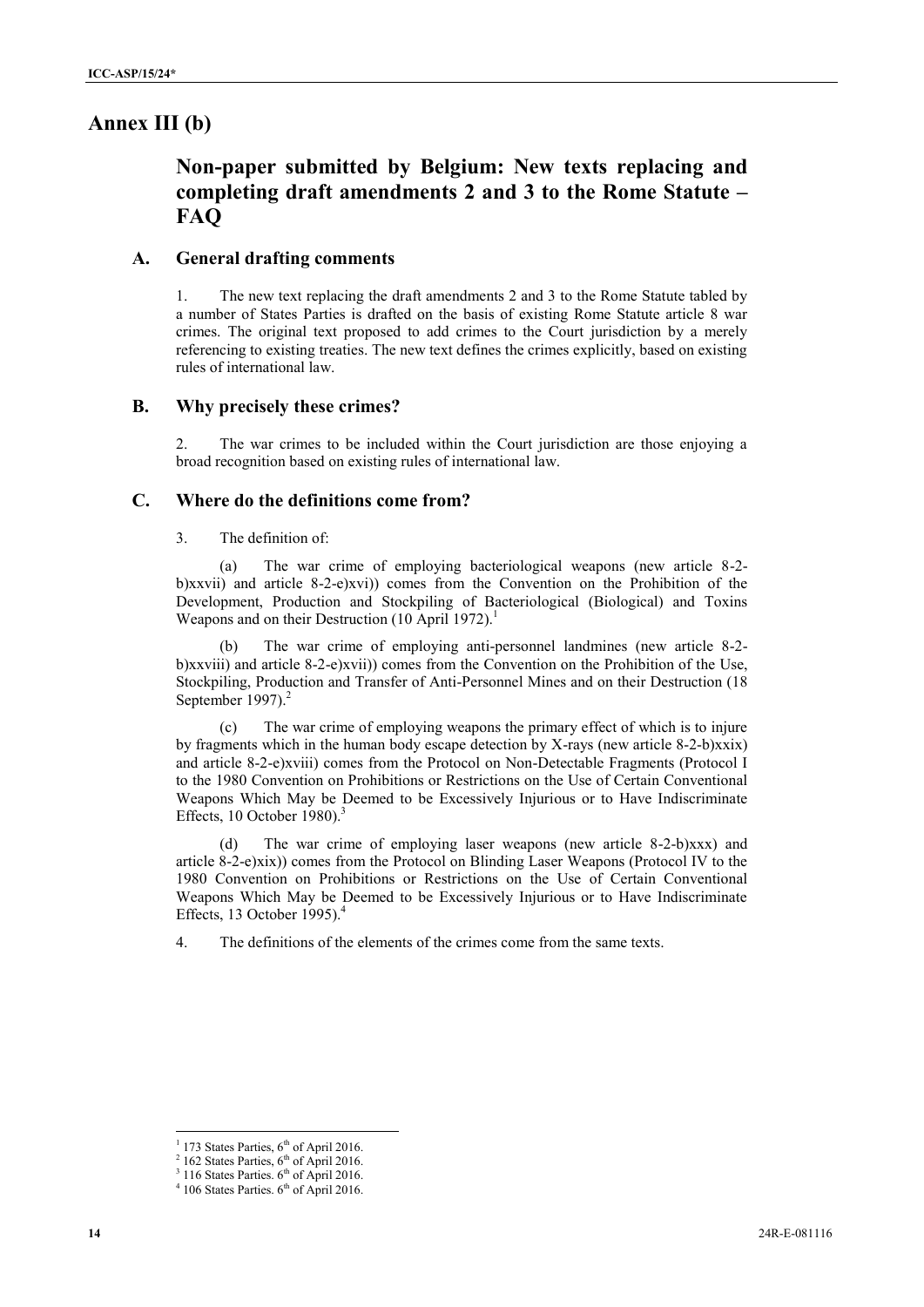## **D. Why does the new text not refer to chemical weapons anymore?**

5. Chemical weapons are already covered by the ICC jurisdiction.

6. They were included in the original text of the Rome Statute in case of international armed conflict (article 8-2-b)xvii) and b)xviii), and since the entry into force of the  $1<sup>st</sup>$ Amendment to the Rome Statute (the so-called "Belgian amendment"), they also fall within the ICC jurisdiction in case of armed conflict not of an international character (article 8-2 e)xiii) and e)xiv)).

### **E. Do the revised amendments apply to both international armed conflicts and armed conflicts not of an international character?**

7. The first two crimes find their origin in treaties which cover all armed conflicts, regardless whether they present an international character or not.

8. The last two crimes find their origin in treaties which also cover the scope of armed conflicts not of an international character.<sup>5</sup>

## **Annex IV**

# **Provisional amendments to rule 165 of the Rules of Procedure and Evidence**

| Original Rule 165                                                                                                                                                                                                                                    | Provisional Rule 165<br><b>Rule 165</b><br>Investigation, prosecution, trial and appeal<br>The Prosecutor may initiate and conduct investigations with<br>respect to the offences defined in article 70 on his or her own<br>initiative, on the basis of information communicated by a Chamber<br>or any reliable source.                                                                                                                                                                                                                                                             |  |
|------------------------------------------------------------------------------------------------------------------------------------------------------------------------------------------------------------------------------------------------------|---------------------------------------------------------------------------------------------------------------------------------------------------------------------------------------------------------------------------------------------------------------------------------------------------------------------------------------------------------------------------------------------------------------------------------------------------------------------------------------------------------------------------------------------------------------------------------------|--|
| <b>Rule 165</b><br>Investigation, prosecution and trial                                                                                                                                                                                              |                                                                                                                                                                                                                                                                                                                                                                                                                                                                                                                                                                                       |  |
| The Prosecutor may initiate and conduct investigations<br>with respect to the offences defined in article 70 on his or her<br>own initiative, on the basis of information communicated by a<br>Chamber or any reliable source.                       |                                                                                                                                                                                                                                                                                                                                                                                                                                                                                                                                                                                       |  |
| Articles 53 and 59, and any rules thereunder, shall not<br>2.<br>apply.                                                                                                                                                                              | Articles $39(2)(b)$ , 53, $57(2)$ , 59, 76(2) and 82(1)(d), and any<br>$2$ .<br>rules thereunder, shall not apply.                                                                                                                                                                                                                                                                                                                                                                                                                                                                    |  |
|                                                                                                                                                                                                                                                      | A Chamber composed of one judge from the Pre-Trial Division<br>shall exercise the functions and powers of the Pre-Trial Chamber<br>from the moment of receipt of an application under article 58. A<br>Chamber composed of one judge shall exercise the functions and<br>powers of the Trial Chamber, and a panel of three judges shall<br>decide appeals. The procedures for constitution of Chambers and<br>the panel of three judges shall be established in the Regulations.                                                                                                      |  |
| For purposes of article 61, the Pre-Trial Chamber may<br>3 <sub>1</sub><br>make any of the determinations set forth in that article on the<br>basis of written submissions, without a hearing, unless the<br>interests of justice otherwise require. | For purposes of article 61, the Pre-Trial Chamber, as<br>3.<br>constituted under sub-rule 2, may make any of the determinations<br>set forth in that article on the basis of written submissions, without<br>a hearing, unless the interests of justice otherwise require.                                                                                                                                                                                                                                                                                                            |  |
| A Trial Chamber may, as appropriate and taking into<br>4.<br>account the rights of the defence, direct that there be joinder of<br>charges under article 70 with charges under articles 5 to 8.                                                      | The Trial Chamber seized of the case from which the article<br>4.<br>70 proceedings originate may, as appropriate and taking into<br>account the rights of the defence, direct that there be joinder of<br>charges under article 70 with charges in the originating case. Where<br>the Trial Chamber directs joinder of charges, the Trial Chamber<br>seized of the originating case shall also be seized of the article 70<br>$charge(s)$ . Unless there is such a joinder, a case concerning charges<br>under article 70 must be tried by a Trial Chamber composed of one<br>judge. |  |

 $5$  See namely Amendment 1 to the 1980 Convention (adopted in 2001) – 82 States Parties.